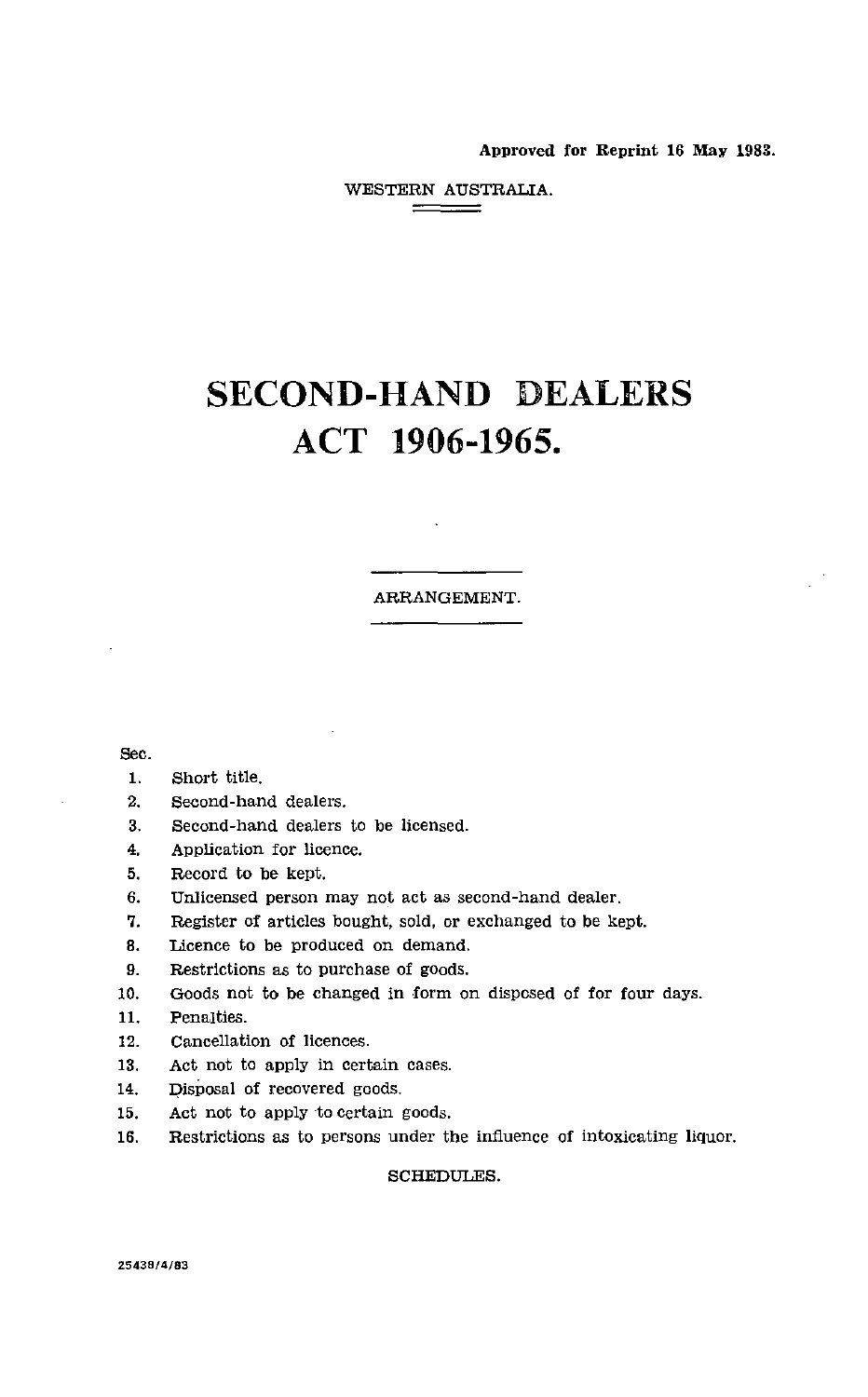Approved for Reprint 16 May 1983.

WESTERN AUSTRALIA. 

# SECOND-HAND DEALERS ACT 1906-1965.

**No. 10 of 1906.**

[As amended by Acts-

No. 54 of 1948, assented to 21 January 1949; No. 113 of 1965,' assented to 21 December 1965, and reprinted pursuant to the Amendments Incorporation Act 1938.]

**AN ACT to provide for the Licensing of Second-hand Dealers, and to regulate the Sale of Second-hand Articles.**

*[Assented to 29 September 1906.]*

RE it enacted-

1. This Act may be cited as the *Second-hand* Short title. *Dealers Act 1906-1965.*

2. Every person who carries on the business of Second-hand purchasing, selling, or exchanging second-hand  $\frac{N Z}{N Q}$ ,  $\frac{2.71992}{N Q}$ purchasing, seming, or exeminging second-hand  $\frac{N_0.23, s. 2.}{N_0.23, s. 2.}$ within the meaning of this Act.

<sup>1</sup> Decimal Currency Act 1965.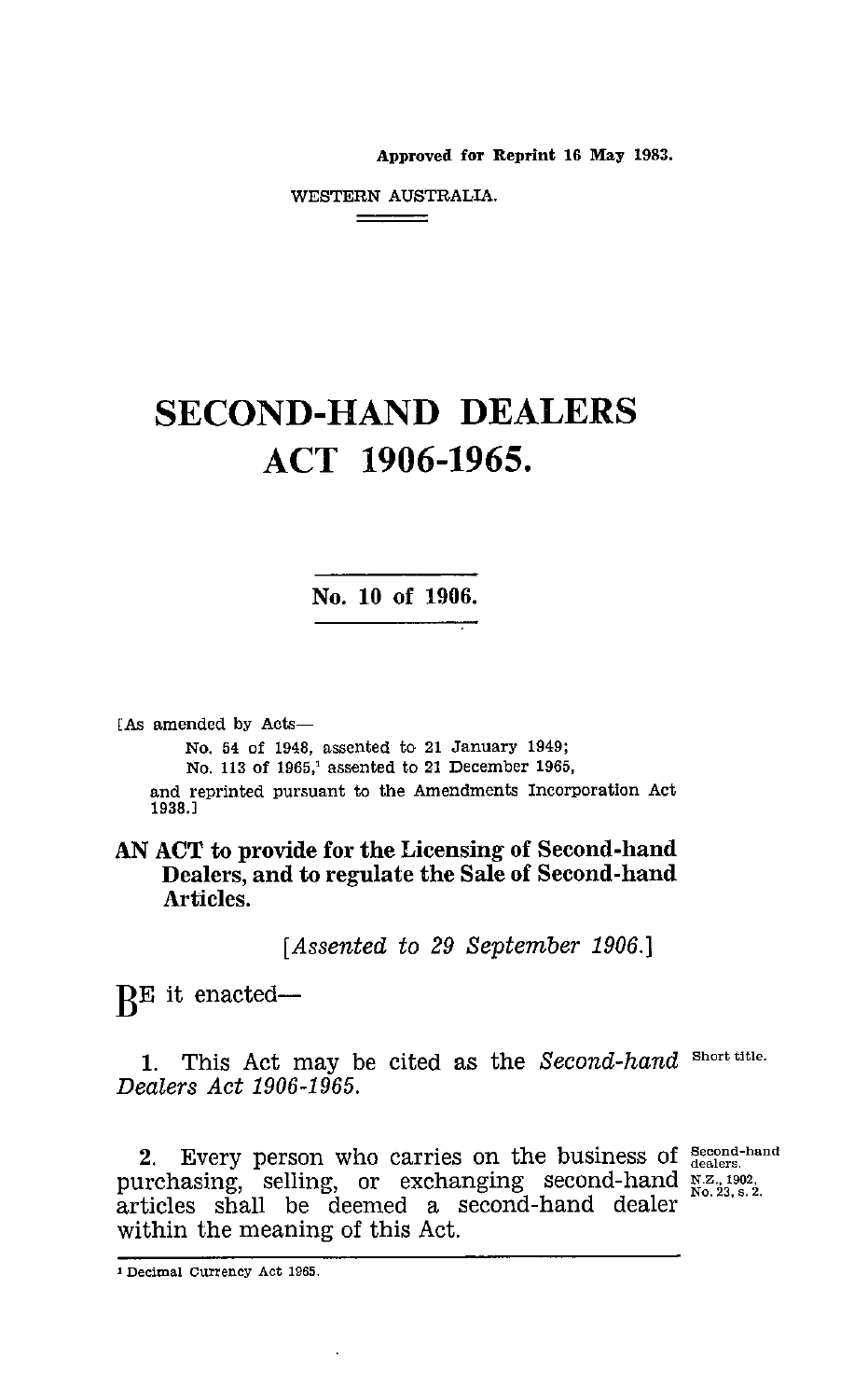Second-hand dealers to be licensed. *Ibid.,* s. 3.

<sup>2</sup><br><sup>3econd-hand</sup> 2. From and after the first day of<br><sup>3econd-hand</sup> 3. From and after the first day of<br><sup>10td., s. 3. thousand nine hundred and seven,</sup> 3. From and after the first day of January, one thousand nine hundred and seven, it shall not be lawful for any person to carry on business as a second-hand dealer unless he is the holder of a licence under this Act.

> 4. (1) Any person wishing to obtain a licence under this Act shall deliver to the clerk of petty sessions, at the court nearest to the shop or premises in respect of which the licence is applied for, an application in writing, in the form of the First

> (2) The police or resident magistrate of such court, if satisfied with the character of the applicant, may, in his discretion, grant a licence in the form of

> (3) Such licence, unless sooner cancelled, shall continue in force for one year from the date on which it was granted, and shall be renewable from year to year, subject to the provisions of this Act.

Schedule or to the like effect.

the Second Schedule.

Application for licence. Amended by No. 54 of 1948, s. 10; No. 113 of 1965, s. 8. First Schedule. N.Z., 1902, No. 2. C!. *ibid., s. 4.*

Grant of licence. Second Schedule.

Duration of

licence.

Licence fee.

(4) The Governor may by regulation under this Act prescribe the fee to be payable in respect of every such licence; and unless and until so prescribed, the fee shall be one dollar per annum.

Record to be kept. *CI. ibid., s.* 5.

5. It shall be the duty of clerks of petty sessions to keep a record of every licence granted or cancelled under this Act.

Unlicensed person may not act as secondhand dealer *Ibid.,* s. 7.

6. It shall not be lawful for any person not being a licensee under this Act to in any way or by any method or device hold himself out to be a licensed second-hand dealer.

Register of articles bought, sold, or exchanged to be kept. Third Schedule. *C/.* ibid., s. 8.

7. (1) Every licensee under this Act shall keep a book, in the form in the Third Schedule, wherein he shall from time to time enter each second-hand article bought or taken in exchange, the date of the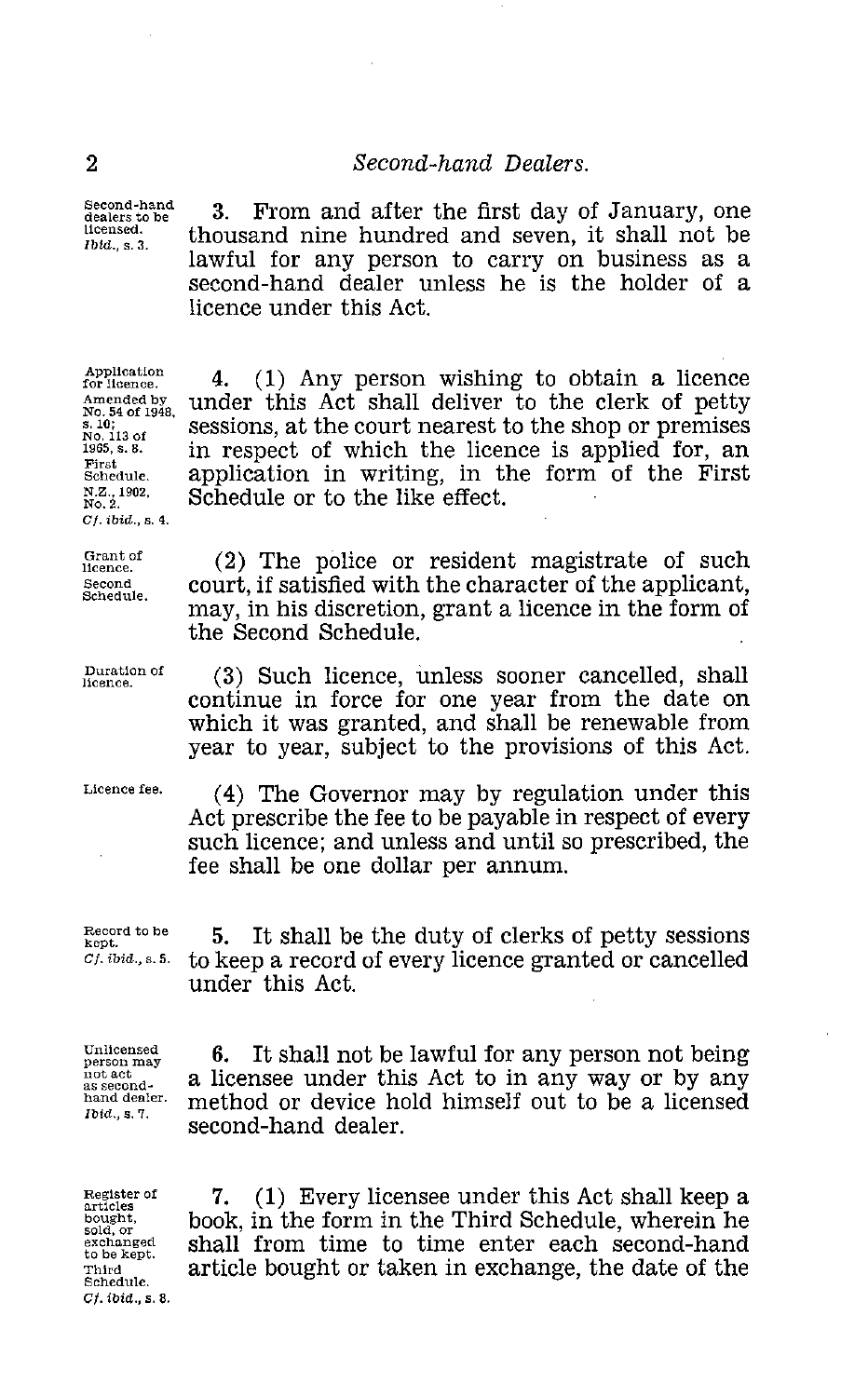*Second-hand Dealers.*  <sup>3</sup> transaction, and the name and address of the person from whom he bought or received it; and every person selling or exchanging any such article shall sign the entry relating to such transaction.

(2) Every such entry shall be made on the date when the transaction takes place.

8. Every licensee under this Act shall at all reasonable times, on demand at his shop or place of business, produce his licence to any constable or other member of the police force, and permit him to inspect such shop or place of business, the goods therein, and also the above-mentioned book.

9. It shall not be lawful for any licensee under  $\frac{\text{Restriction as}}{\text{top of goods}}$ this Act, by himself or by any other person, to pur-  $\frac{\text{or } \text{goods}}{\text{Ibid., s. 10}}$ chase or receive any second-hand goods before the hour of eight in the morning or after the hour of six in the evening, nor at any time from any person apparently under the age of sixteen years.

10. Every licensee under this Act shall keep all second-hand goods purchased or received by him without changing the form in which such goods were when so purchased or received, or disposing of the same in any way, for a period of four days at least after such goods are so purchased or received.

11. If any person fails to comply with any of the Penalties. provisions of this Act, he shall be guilty of an offence,  $_{\text{No}}^{N_{\text{O}}.113 \text{ of}}$ <br>and liable, on summary conviction before two  $_{\text{N2.1902}}^{N_{\text{O}}.13 \text{ of}}$ . 10. Every licensee under this Act shall keep all second-<br>second-hand goods purchased or received by him answered without changing the form in which such goods were for four due<br>when so purchased or received, or disposing justices of the peace, to a penalty not exceeding ten dollars, and in the case of a continuing offence to a further penalty not exceeding ten dollars for every day after the first during which such offence continues.

Licence to be produced on demand. Ibid., s. 9.

Goods not to<br>be changed<br>disposed of<br>disposed of<br>for four days.<br>*Cf.* 1902, No. 9,<br>s. 14 (8).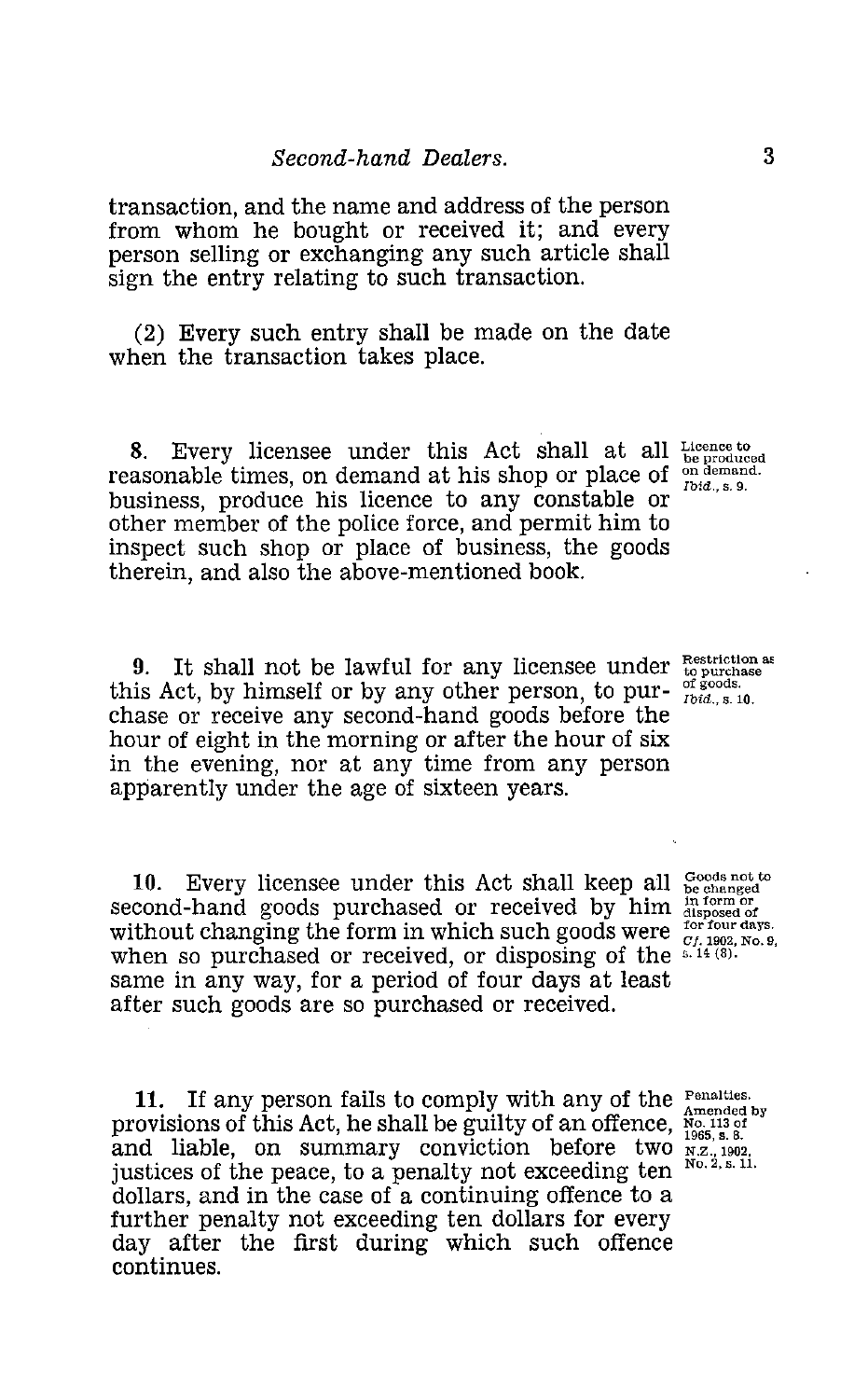Cancellation of licences. *Ibid.,* s. 12.

<sup>2</sup><br>
<sup>Cancellation</sup><br>
<sup>Cancellation</sup><br>
<sup>Cancellation</sup><br>
<sup>Cancellation</sup><br>
<sup>Cancellation</sup><br> *Libid.*, s. 12. <br> **Cancellation**<br> **Cancellation**<br> **Cancellation**<br> **Cancellation**<br> **Cancellation**<br> **Cancellation**<br> **Cancellation**<br> **Cance** 12. In all proceedings against a licensee under this Act for any such offence the court, when convicting him, may, in addition to imposing the penalty, cancel the licence by memorandum to that effect signed by the convicting justices, whereupon all the rights and privileges of the licensee under the said licence shall absolutely cease and determine.

Act not to apply in certain cases. *Ibid.,* s. 14.

13. Nothing in this Act shall apply to any person who does not carry on the sale or exchange of second-hand articles at a shop, store, or place of business, nor to any person purchasing such articles for the purpose of manufacturing other articles therefrom, except purchasers of second-hand jewellery.

Disposal of recovered goods. *Ibid.,* s. 15.

14. Where the ownership of any goods brought before two justices of the peace, and which have been unlawfully sold or exchanged, is established to the satisfaction of the justices, they may order that such goods shall be delivered up to the owner either without compensation or with such compensation to the person to whom they were so unlawfully sold or exchanged as the justices deem fit. been unlawfully sold or exchanged, is established to<br>the satisfaction of the justices, they may order that<br>such goods shall be delivered up to the owner either<br>without compensation or with such compensation<br>to the person t

Act not to apply to<br>certain<br>goods.

15. Nothing in this Act shall apply to the purchase or sale by any person of second-hand household furniture, books, mining machinery or appliances.

Restrictions as to persons under the influence of intoxicating liquor. Amended by No. 113 of 1965, s. 8.

16. If any licensee under this Act buys or exchanges any second-hand goods from or with any intoxicated person, such licensee shall be guilty of an offence under this Act, and liable, on summary conviction therefor before two justices of the peace, to a penalty not exceeding twenty dollars; and further, on such conviction, his licence shall be forfeited or cancelled.